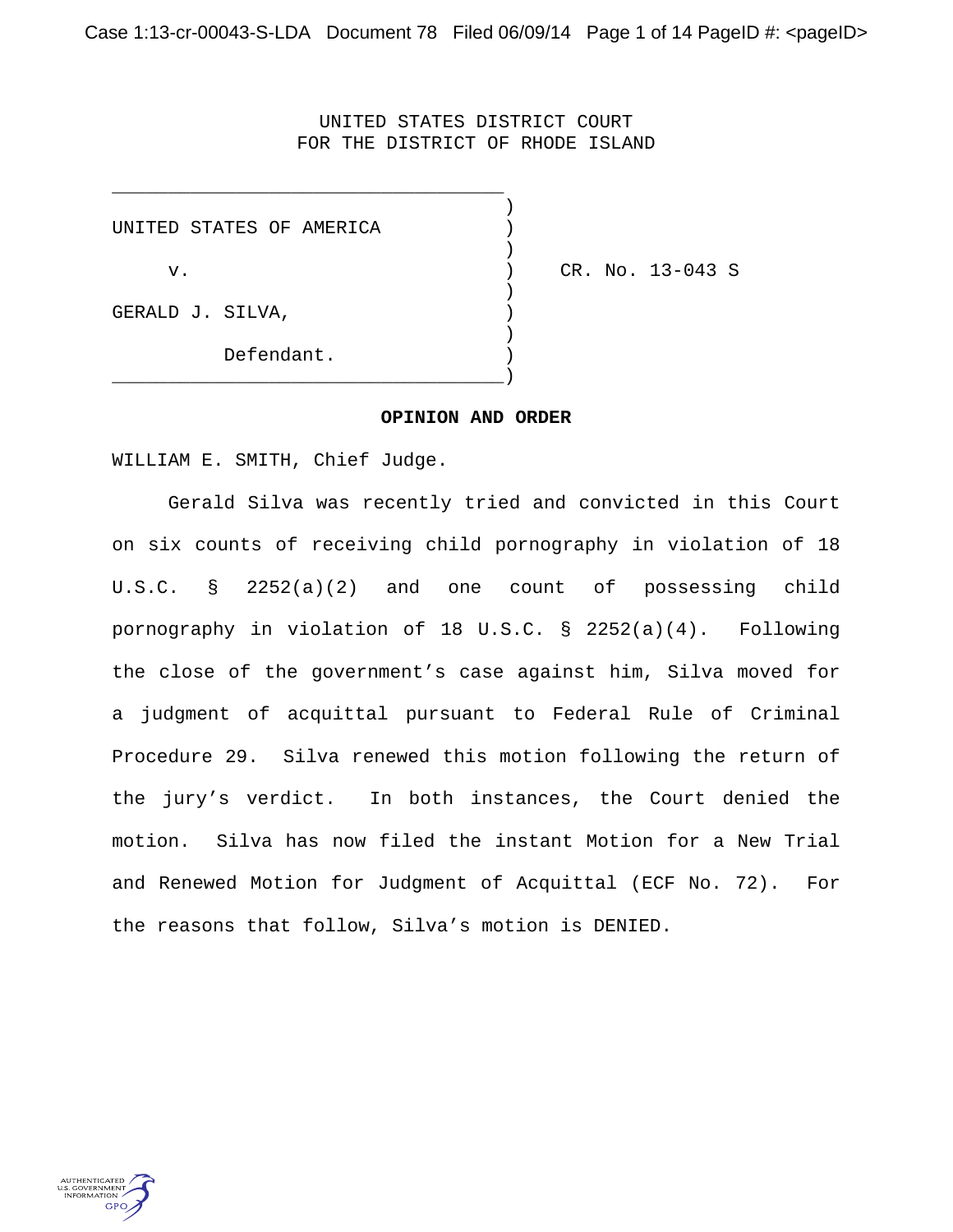## I. Background<sup>1</sup>

 $\overline{\phantom{a}}$ 

Silva's prosecution took place following a joint investigation by the United States Postal Inspection Service ("USPIS") and the Toronto Police Service ("TPS"). The investigation concerned a Canadian company located in Toronto that did business under the name of Azov Films ("Azov"). Azov operated a website through which it sold, among other products, videos and photographs depicting nude prepubescent boys.

The government's case opened with testimony by several of the TPS officers involved in the Azov investigation. This testimony suggested that in May 2011, Canadian law enforcement executed a search warrant at Azov's offices. In the course of the raid, TPS officers shut down Azov's website and seized and analyzed a variety of business records.

These records led investigators to a large number of individuals who had purchased materials from Azov, including Silva. The government presented evidence that Silva had purchased some 75 different titles in 22 separate orders from Azov during a six-month period from October 2010 to April 2011, at a total cost of nearly \$1,600. These materials were sent to Silva's residential address in Coventry, Rhode Island.

 $1$  The Court has gleaned the facts from the trial record and views them in the light most favorable to the government. See United States v. Reeder, 170 F.3d 93, 102 (1st Cir. 1999).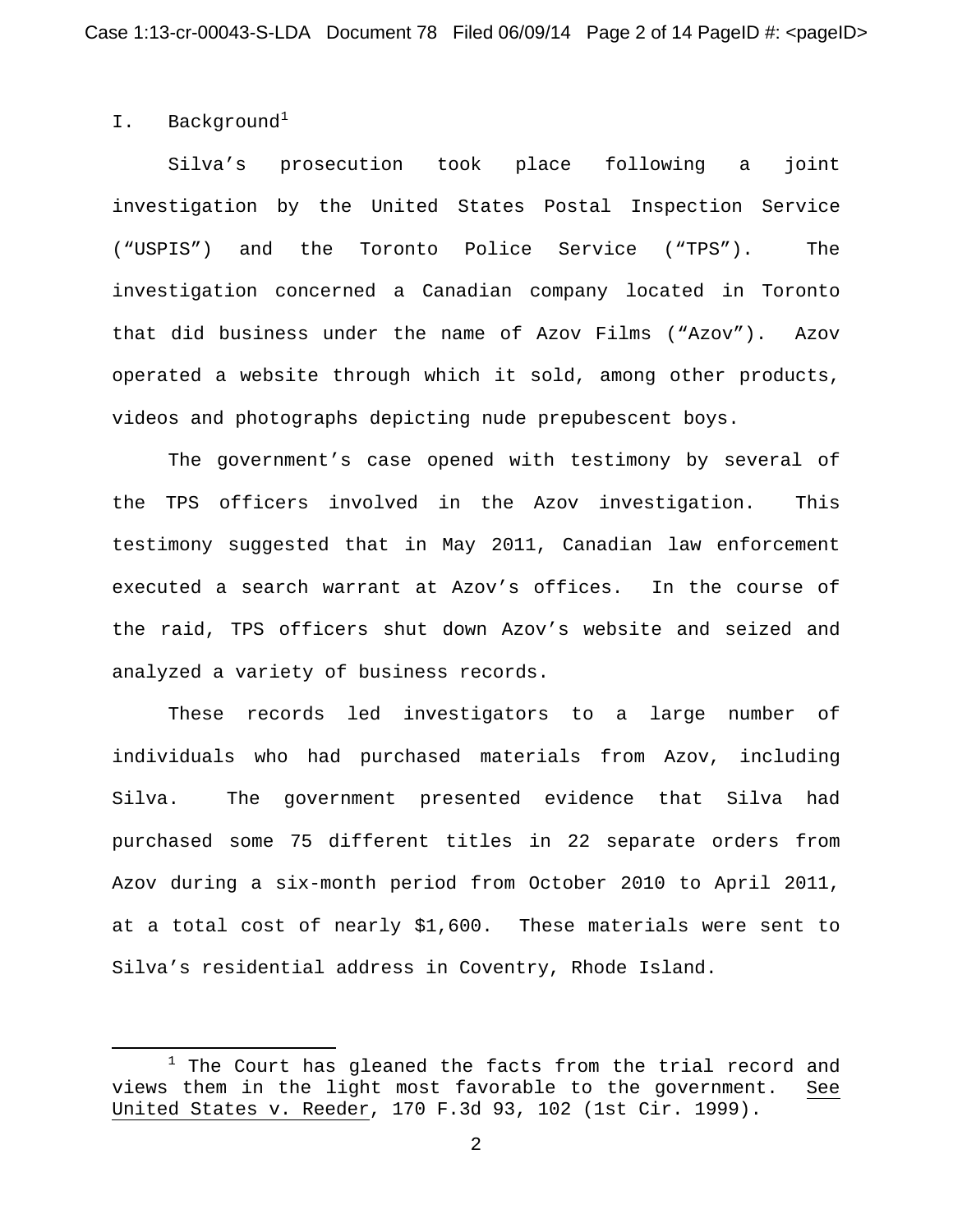The government's principal witness was USPIS Inspector Michael Connelly ("Connelly"), the case agent responsible for the Silva investigation. Connelly testified, in relevant part, that he led the execution of a search warrant at Silva's home which uncovered the materials that Silva had purchased from Azov.<sup>2</sup> Through Connelly's testimony, the government introduced short clips of the videos underlying the seven counts against Silva, as well as several "bonus" photo DVDs that Silva had ordered. The videos included titles such as "FKK Waterlogged," "Vladik Remembered," and "Cutting Room Floor – Vlaviu."

The video clips and photos depicted young boys (seemingly between the ages of approximately five and sixteen) engaged in various activities, almost always in the nude. These activities varied from film to film, but included swimming, dancing, massaging one another with oil on a bed, and having a food fight. In virtually all instances, the boys were fully nude with their genitals plainly visible, though there were occasional scenes in which the boys were at public facilities and were wearing bathing suits.

Connelly's testimony called jurors' specific attention to a handful of scenes and photographs. Among them was a scene in "Cutting Room Floor – Vlaviu" in which a nude boy repeatedly sat

 $\overline{\phantom{a}}$ 

 $2$  Silva contended that he was collecting these materials for use in a presentation on the sexual seduction of minors.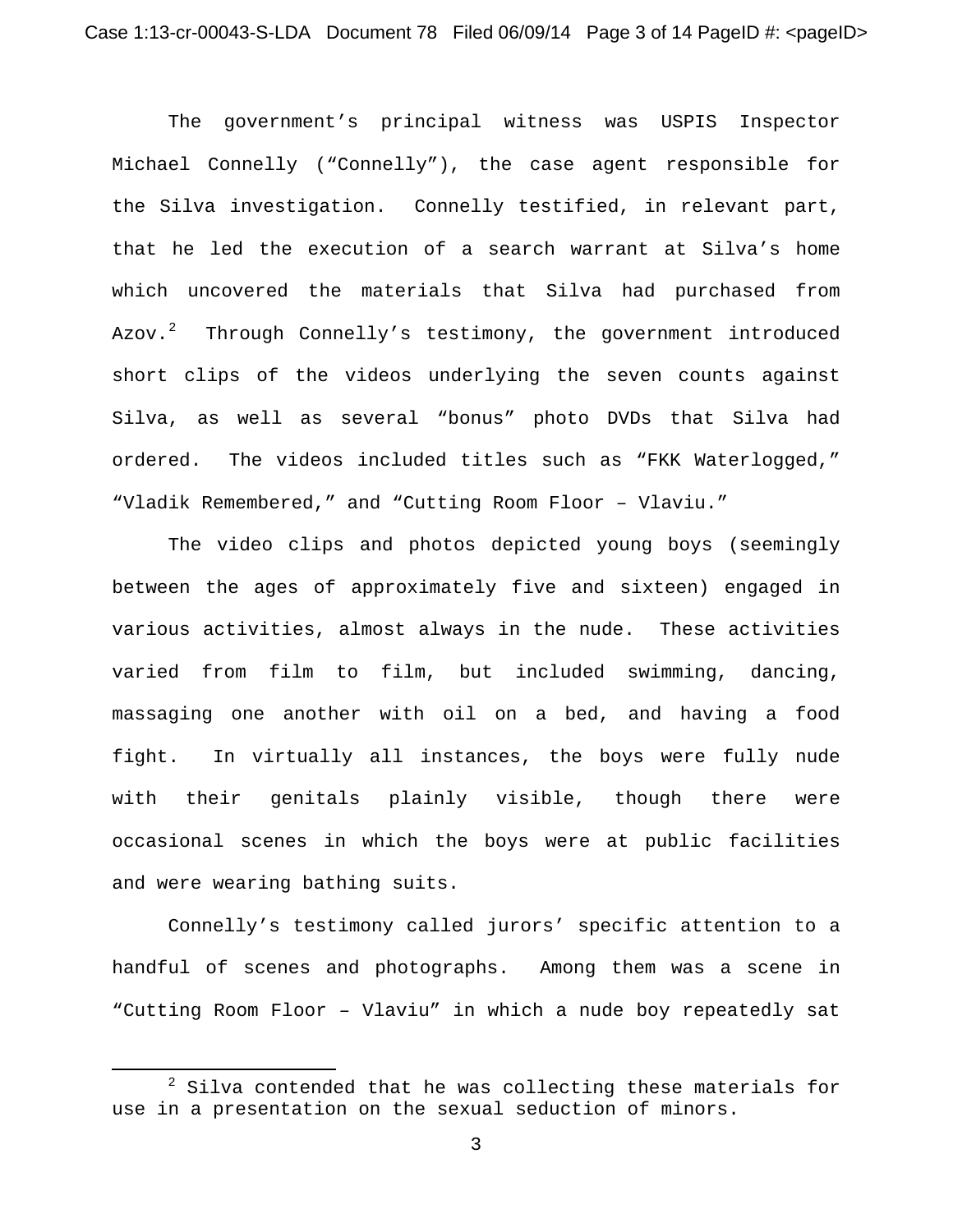atop a basketball while rubbing food on his genitals. In another scene, from "Vladik Remembered," three nude boys wrestled and massaged one another with oil on a bed.

Although the government presented only short segments of the films, Silva later testified in his own defense. While Silva was on the stand, the defense played the full length of all of the videos at issue in the  $case.^3$  The full-length films revealed more of the same type of material shown in the government's clips, and neither party suggested that the clips did not accurately represent the nature of the films.

Following jury instructions and closing arguments, the jury deliberated for less than an hour before returning a guilty verdict on all counts.

II. Renewed Motion for Judgment of Acquittal

A. Standard of Review

 $\overline{\phantom{a}}$ 

The Court "must enter a judgment of acquittal of any offense for which the evidence is insufficient to sustain a conviction." Fed. R. Crim. P. 29(a). Nevertheless, a defendant seeking relief under Rule 29 faces an uphill battle. In considering a motion for acquittal, the Court must determine "whether any rational factfinder could have found that the evidence presented at trial, together with all reasonable

<sup>3</sup> Many of the films were played at 2x or 4x fast-forward speed by agreement of the parties.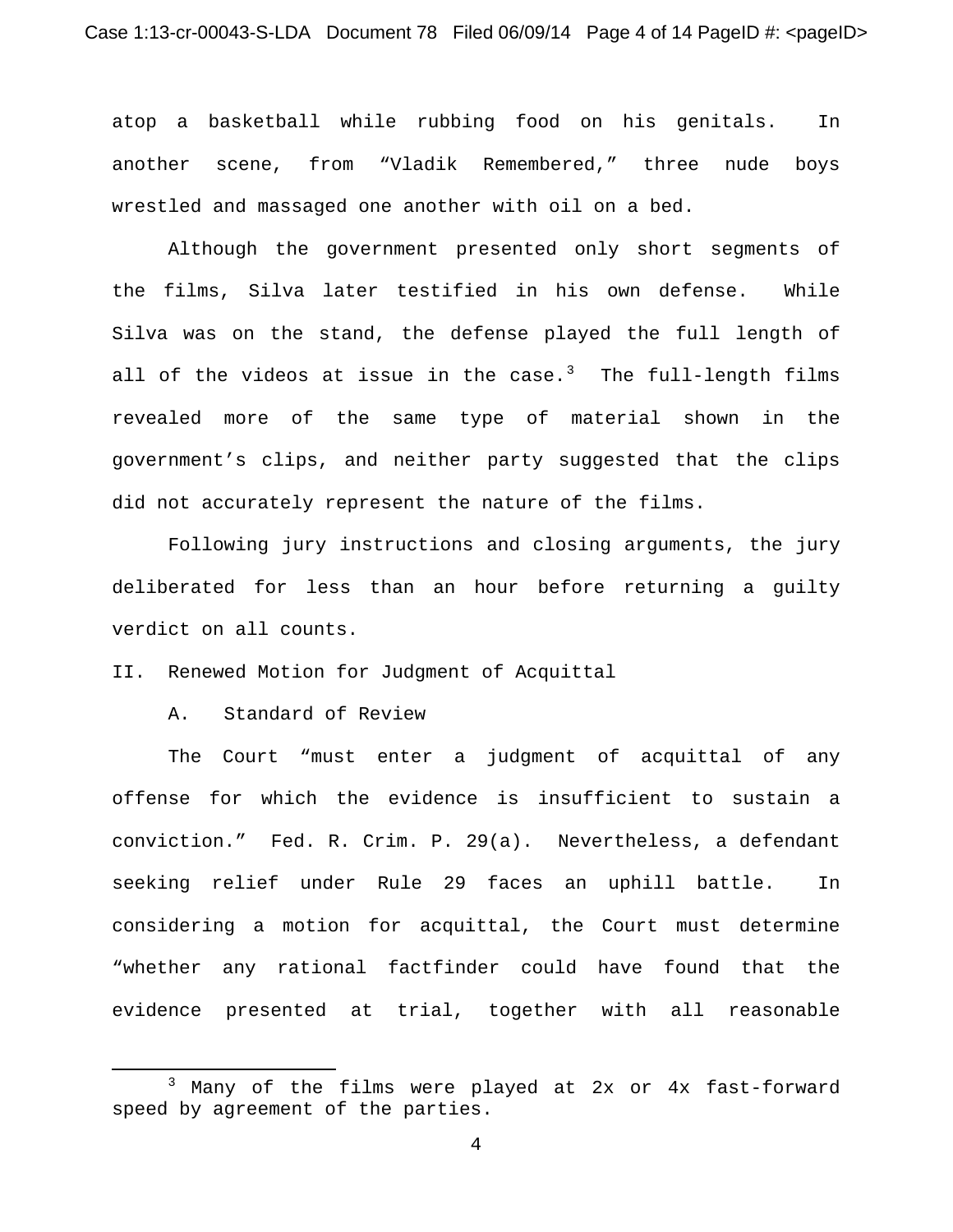inferences, viewed in the light most favorable to the government, established each element of the particular offense beyond a reasonable doubt." United States v. Pomales-Lebron, 513 F.3d 262, 267 (1st Cir. 2008) (citations omitted) (internal quotation marks omitted).

B. Analysis

Silva proffers two arguments in support of his renewed motion for judgment of acquittal: (1) the government failed to carry its burden of proving that the images in question were lascivious; and (2) the government failed to prove that Silva "knowingly" received child pornography. Both are unavailing.

1. The Lasciviousness Requirement

Conviction under 18 U.S.C. § 2252(a)(2) for receipt of child pornography, and under § 2252(a)(4) for possession of child pornography, requires a finding that the minors depicted were engaged in "sexually explicit conduct." See 18 U.S.C. §§  $2252(a)(2)(A)$  and  $2252(a)(4)(B)(i)$ . The term "sexually explicit conduct" is defined in relevant part as the "lascivious exhibition of the genitals or pubic area of any person." 18 U.S.C. § 2256(2)(A)(v). Silva suggests that the Azov films that he purchased contained mere nudity, and that the government did not prove beyond a reasonable doubt that the images in question depicted the lascivious exhibition of the genitals.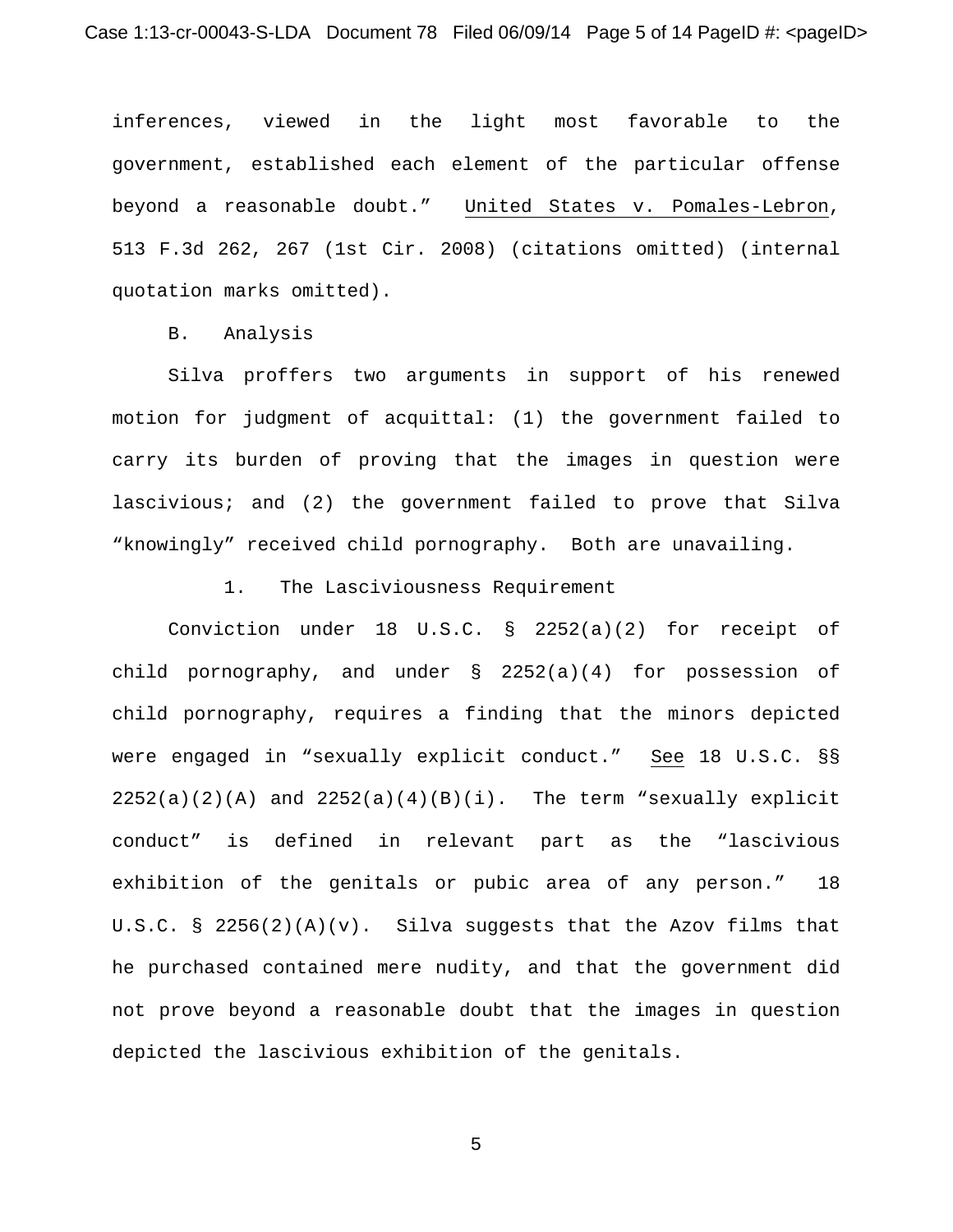The First Circuit has counseled that "[s]ubject to motions under Rule 29 [], it is up to the jury to determine whether the images . . . constitute . . . lascivious exhibition of the genitals or pubic area." United States v. Frabizio, 459 F.3d 80, 85 (1st Cir. 2006) (internal quotation marks omitted). In assessing the lasciviousness of the materials in question, courts in this Circuit apply the so-called Dost factors. See United States v. Amirault, 173 F.3d 28, 32 (1st Cir. 1999). Nevertheless, trial judges have been cautioned that these factors, while "generally relevant" and capable of "provid[ing] some guidance," are "neither comprehensive nor necessarily applicable in every situation." Id.; see also Frabizio, 459 F.3d at 88 ("There are many reasons for the need for caution about the use of the Dost factors  $\dots$ .").

The First Circuit has described the Dost factors as follows: (1) whether the genitals or pubic area are the focal point of the image; (2) whether the setting of the image is sexually suggestive (i.e., a location generally associated with sexual activity); (3) whether the child is depicted in an unnatural pose or inappropriate attire considering her age; (4) whether the child is fully or partially clothed, or nude; (5) whether the image suggests sexual coyness or willingness to engage in sexual activity; and (6) whether the image is intended or designed to elicit a sexual response in the viewer.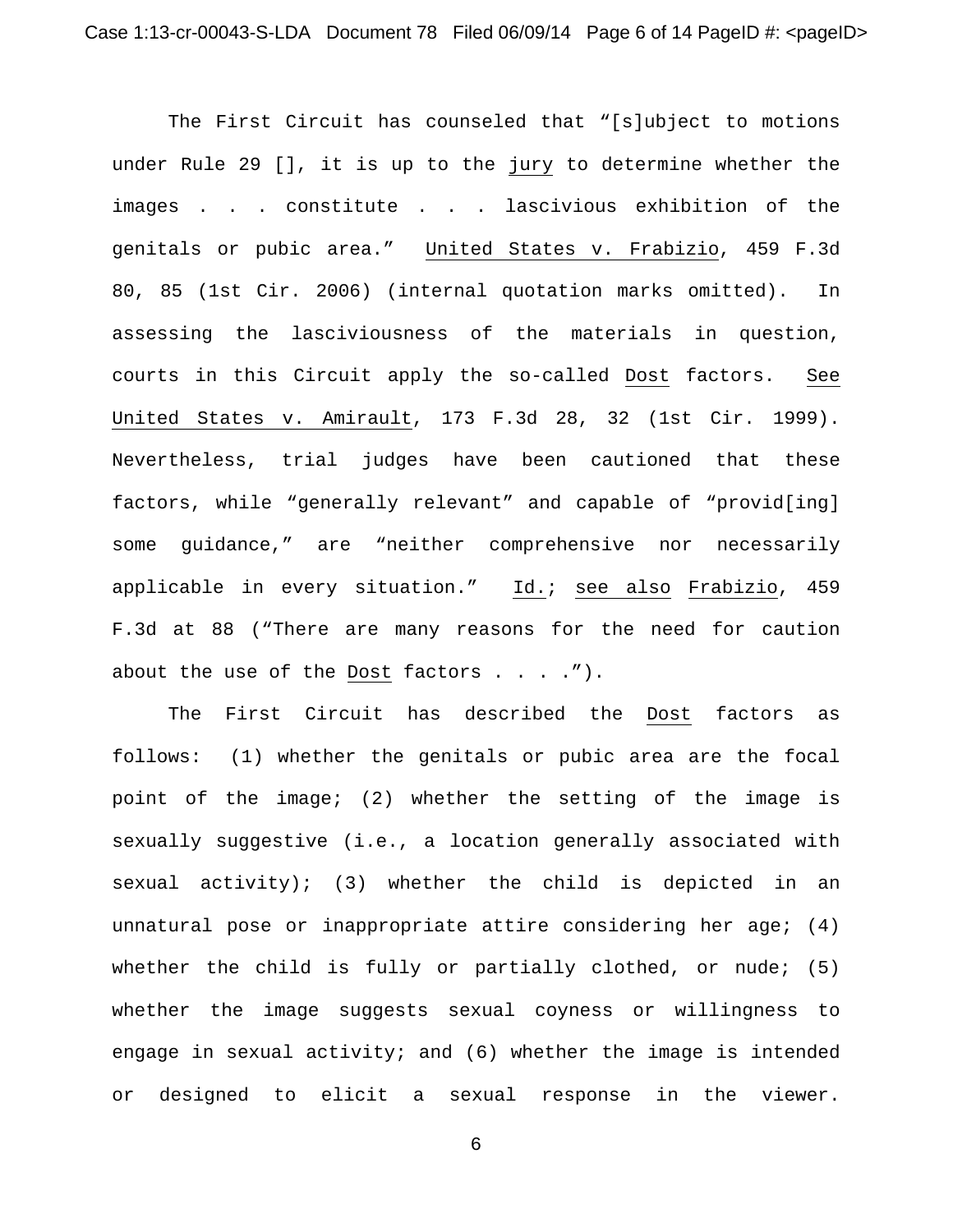Amirault, 173 F.3d at 31 (citing United States v. Dost, 636 F. Supp. 828, 832 (S.D. Cal. 1986), aff'd sub nom., United States v. Wiegand, 812 F.2d 1239, 1244 (9th Cir. 1987)). With respect to the fourth factor, the First Circuit has counseled that "mere nudity" is insufficient to independently establish lasciviousness. Id. at 33.

At trial, the Court instructed the jury as to the specifics of the Dost factors, and informed the jury that it could (but was not required to) consider them. Jurors were told that it was up to them to decide the weight, or lack of weight, to be given to each factor, and they were further instructed that they could consider other factors specific to the case.

The jury deliberated for less than an hour before returning a guilty verdict, suggesting that it had little difficulty characterizing the materials as lascivious. Nevertheless, the Court is mindful that where, as here, the defendant seeks relief under Rule 29, a separate judicial finding of evidentiary sufficiency is required. See Frabizio, 459 F.3d at 85.

It is the opinion of this Court that the government's evidence was more than sufficient to sustain a conviction. The Court has assessed the evidence in light of the Dost factors, as well as other factors that the defense has brought to the Court's attention, including that Silva is a "nudist" and that Azov marketed the films in question as promoting nudism.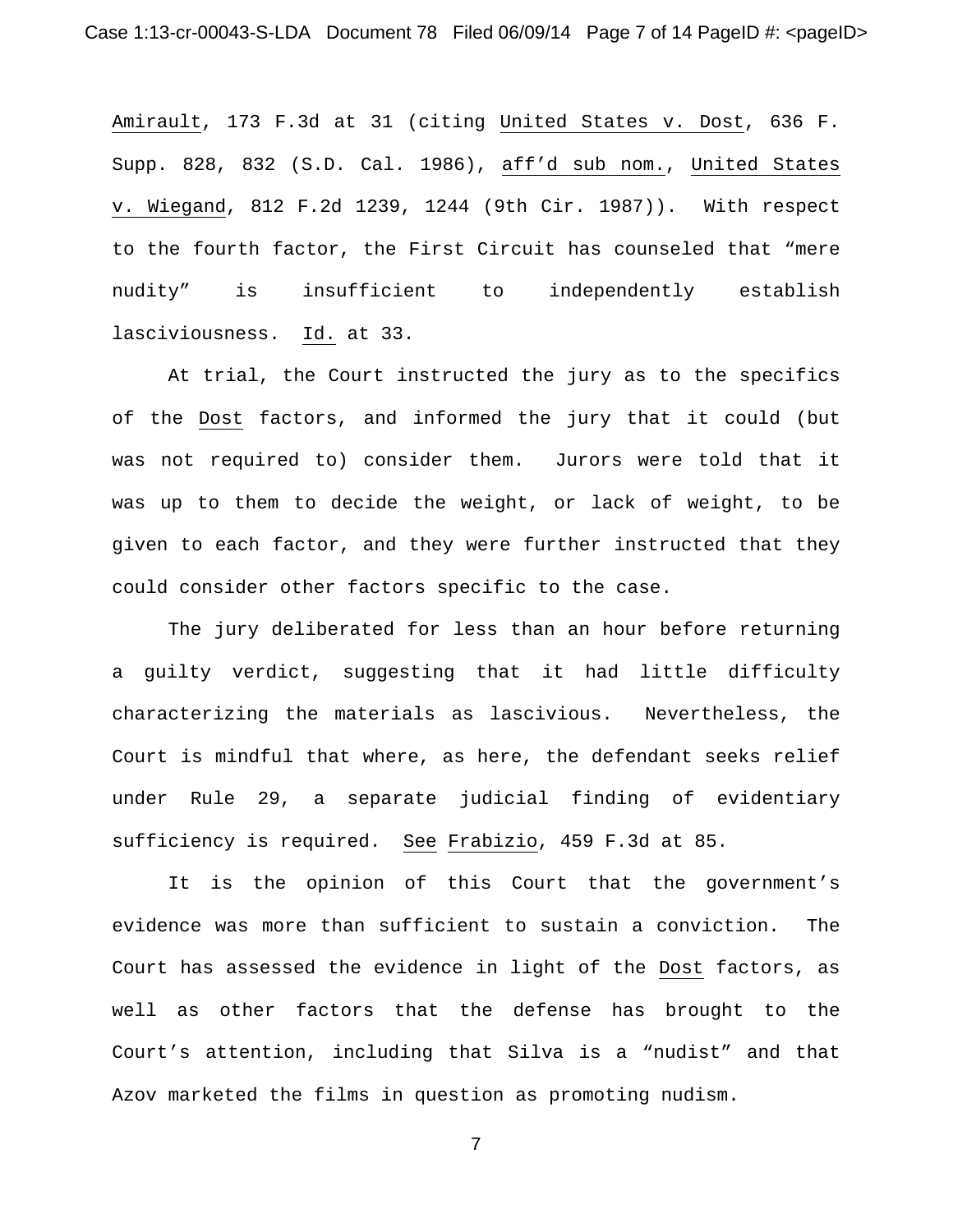With respect to the Dost factors, the Court finds as

follows:

*(1) Whether the genitals or pubic area are the focal point of the image:*

As a general matter, the videos and images in evidence depict young, prepubescent boys at play. In most all instances, they are fully nude, though in several scenes they are wearing bathing suits. The videos and images generally display the boys' bodies in full, rather than<br>focusing on the genitals or other areas. Nevertheless, focusing on the genitals or other areas. many of the still images focus on the genital area, and other scenes draw attention to the genitals in various ways (including, for example, a scene involving the young boy atop the basketball, and another scene in which three young nude boys are interviewed while sitting on a couch with the camera located at the level of their genitals).

*(2) Whether the setting of the image is sexually suggestive (i.e., a location generally associated with sexual activity):*

The settings vary widely. The children are shown variously on beaches, at pools, in private homes, aboard trains in "sleeper" cars, in saunas, and in myriad other locations. While, as a general matter, it cannot be said that all of the settings are sexually suggestive, several of the more intimate scenes (including the massage scene) depict the boys together on a bed.

*(3) Whether the child is depicted in an unnatural pose or inappropriate attire considering [their] age:*

Again, the depictions vary widely from image to image. Many of the scenes depict children at play. Some are as innocuous as a group of children playing in a public There are, however, other scenes that depict children in highly unnatural poses, including the basketball scene and a separate scene in which a young boy rolls around while holding his ankles, plainly exposing his genitals and anal area for the camera.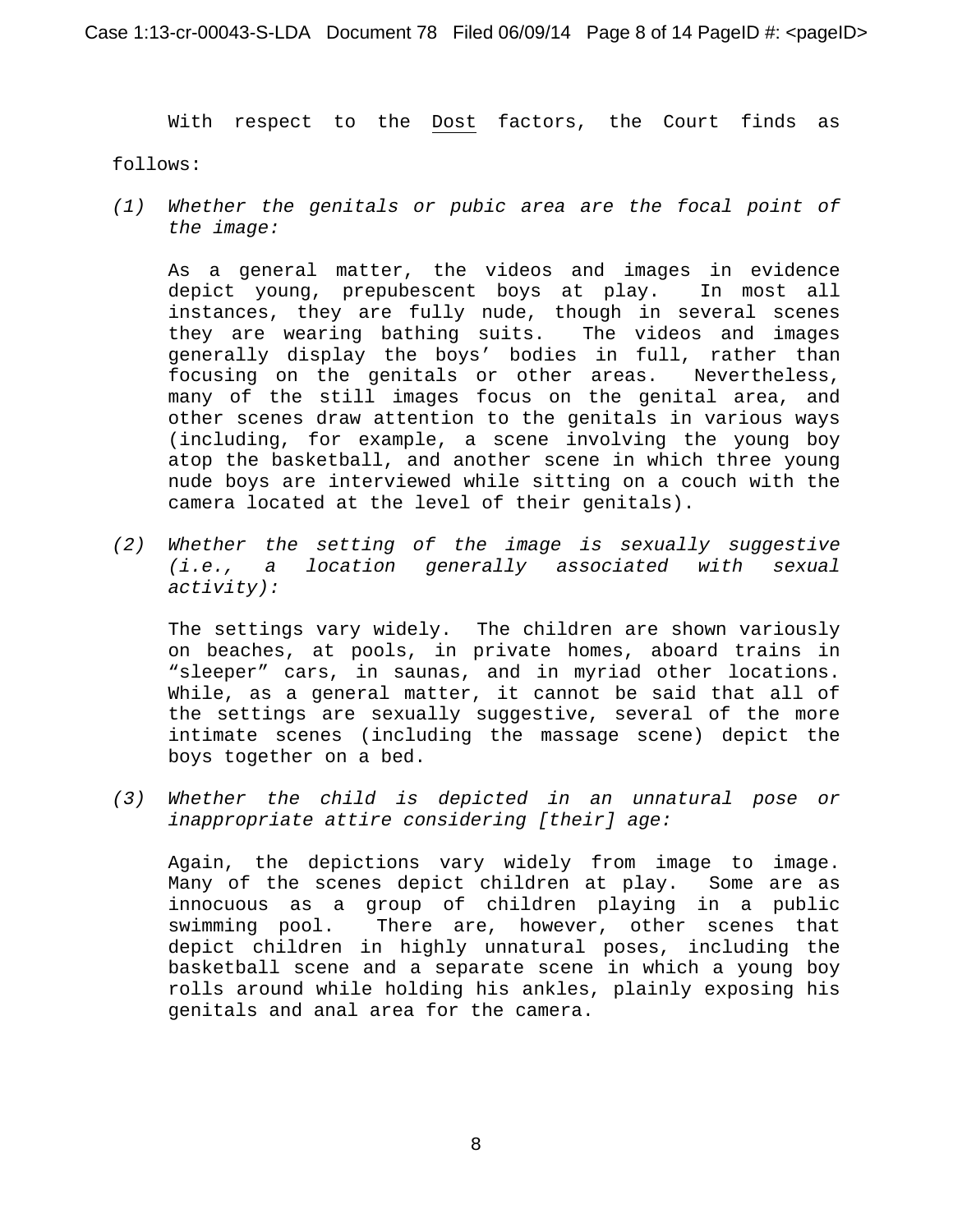*(4) Whether the child is fully or partially clothed, or nude:*

As noted, nearly all of the scenes and images depict fully nude children.

*(5) Whether the image suggests sexual coyness or willingness to engage in sexual activity:*

This factor weighs in Silva's favor. As discussed, the boys are most frequently depicted at play. Though they are most always nude, it cannot be said that the boys act in ways that are sexually coy, and they do not otherwise<br>demonstrate a willingness to engage in sexual activity. If demonstrate a willingness to engage in sexual activity. anything, they appear to be relaxed and having fun.<sup>4</sup>

*(6) Whether the image is intended or designed to elicit a sexual response in the viewer:*

In this Court's assessment, this factor is particularly relevant. Within the many hours of film and many hundreds of still images, there is nothing resembling a cohesive story line. Nor do the films and images seem to have any other artistic value of any kind. Indeed, the films and images seemingly depict these boys for no reason other than to showcase their nude bodies. This being the case, it is the Court's conclusion that the videos and images were almost certainly produced in order to elicit a sexual response in those who purchased them.

Viewing the evidence in the light most favorable to the government, as the Court must, the Court concludes that there was ample evidence to sustain a conviction. Based on the government's evidence against him, Silva simply cannot overcome

l

<sup>&</sup>lt;sup>4</sup> The Court acknowledges that the First Circuit has strongly cautioned against reliance on this particular factor. See United States v. Frabizio, 459 F.3d 80, 89 (1st Cir. 2006) ("Children do not characteristically have countenances inviting sexual activity, and the statute does not presume that they do. By suggesting that the child subject must exhibit sexual coyness in order for an image to be lascivious, the district court in Dost ran the risk of limiting the statute.").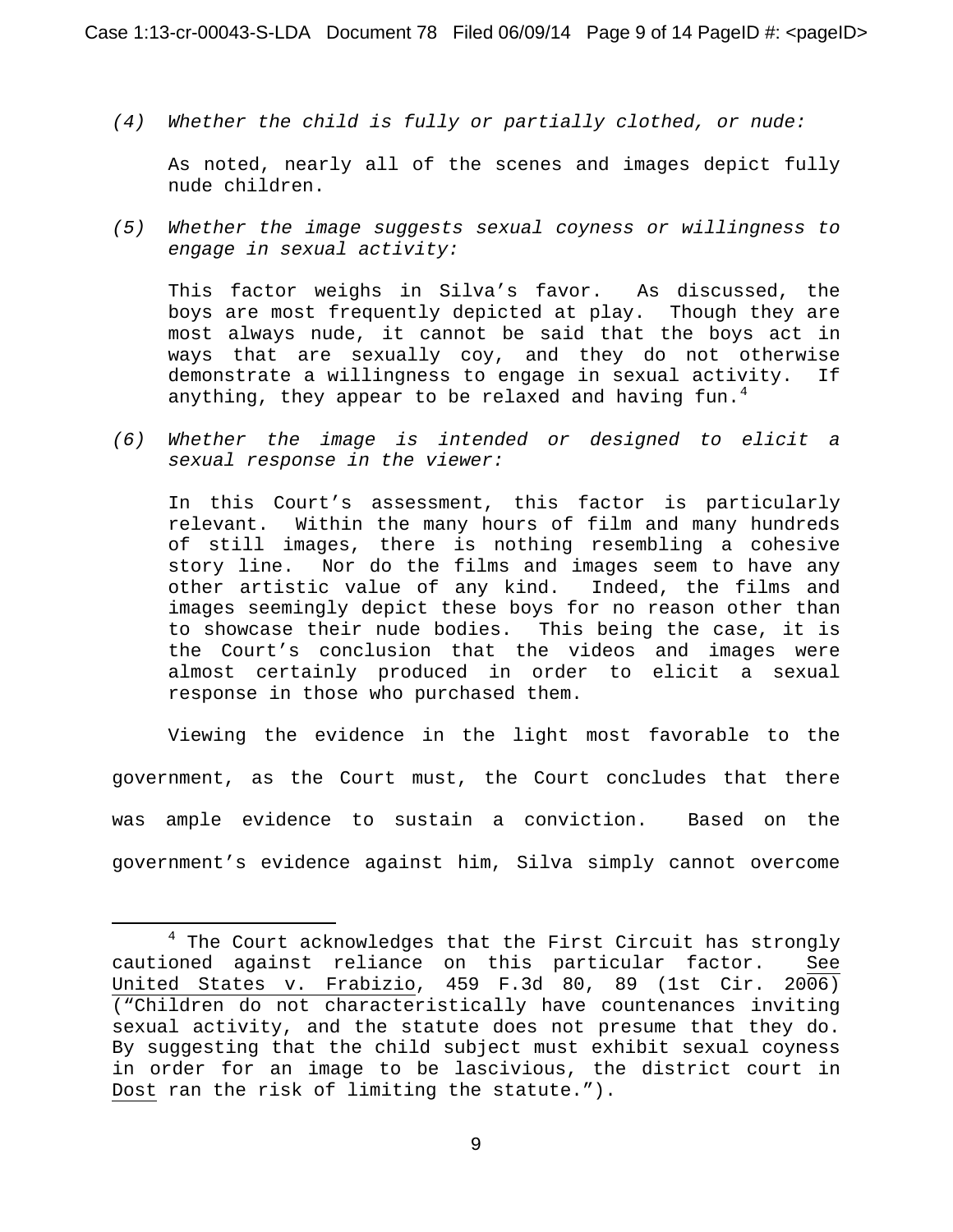the high hurdle imposed by Rule 29 to demonstrate the inability of a rational factfinder to conclude that the videos and images in question were of a lascivious nature. $5$ 

2. The Knowledge Requirement

Counts one through six charged Silva with "knowingly receiv[ing]" child pornography. To sustain a conviction, the government must have proven that "the defendant 'knowingly received' material that he kn[ew] contain[ed] a 'visual depiction' of a [minor] 'engaging in sexually explicit conduct.'" United States v. Gendron, 18 F.3d 955, 958 (1st Cir. 1994). Proof that a defendant knowingly received child pornography requires a showing of scienter. United States v. Breton, 740 F.3d 1, 13 (1st Cir. 2014). In other words, the government was required to prove that Silva received, and knew he received, child pornography.<sup>6</sup> <u>Id.</u> at 17. "Such knowledge often is shown through circumstantial evidence." Id.

l

<sup>&</sup>lt;sup>5</sup> In a footnote to his motion, Silva renews his constitutional challenge to the purported vagueness of the term "lascivious." The Court denied Silva's motion on this issue in an oral decision prior to the start of trial based on the previous rejection of the argument by both the Supreme Court and the United States Court of Appeals for the First Circuit. See United States v. X-Citement Video, Inc., 513 U.S. 64, 78-79 (1994); Frabizio, 459 F.3d at 85. The Court declines to address this issue again here.

<sup>&</sup>lt;sup>6</sup> Conviction on count seven required proof that Silva knowingly possessed child pornography, but Silva does not raise a knowledge argument with respect to this count.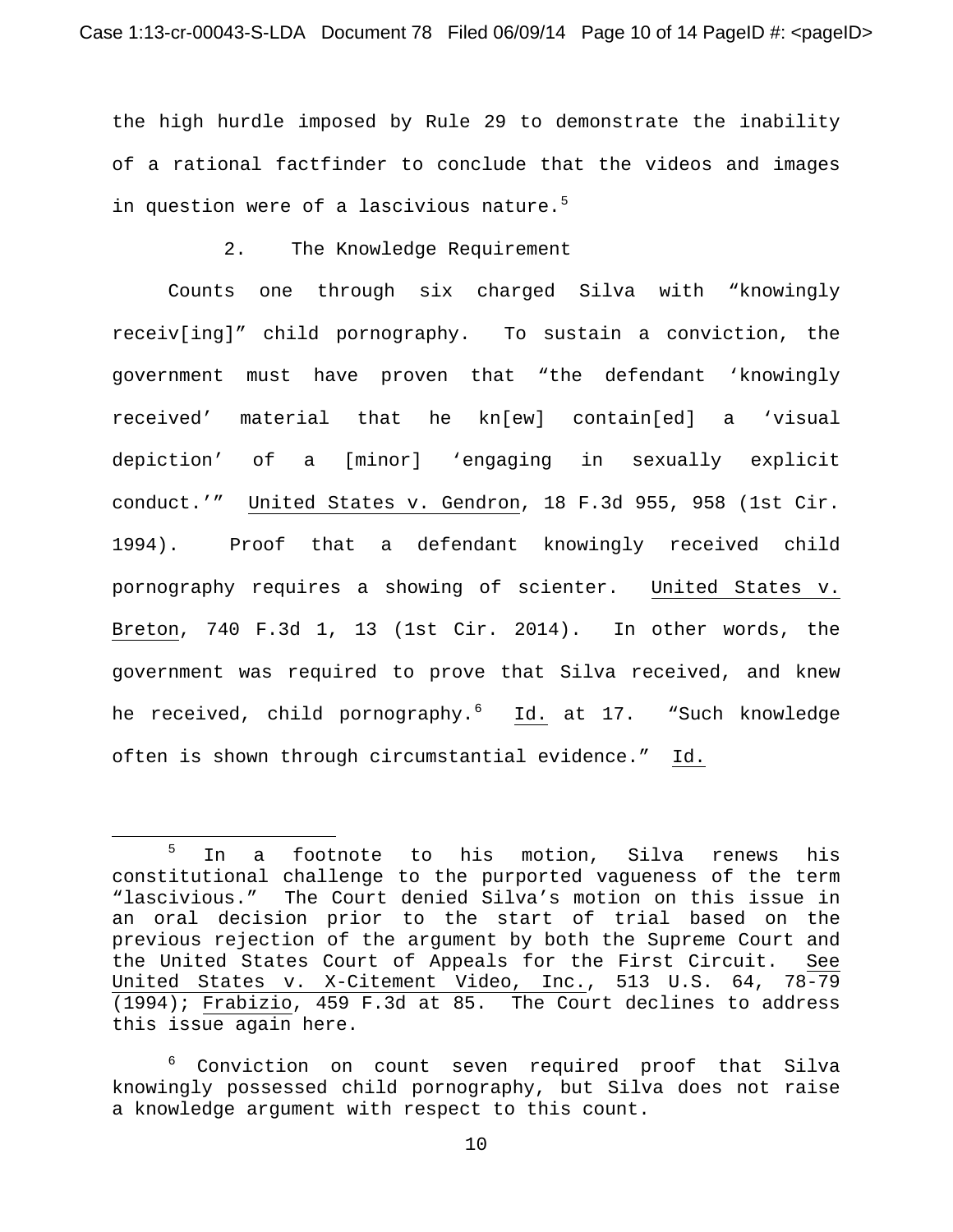There was ample evidence upon which the jury could have sustained a finding that Silva knowingly received child pornography. As an initial matter, Silva did not purchase these materials in one fell swoop; instead, his purchases took place over a six-month period and were separated into some 22 separate orders. If Silva was perturbed by his initial purchase, it did not stop him from continuing to purchase similar items from Azov.

What is more, Silva's claim that he was unaware that the materials contained child pornography is belied by his own actions and testimony. Silva testified that he acquired these materials for use in a hazily-defined presentation on the "subtle seduction of minors with emphasis on the male gender" that he was planning to give in loose connection with his employment as a probation officer. Silva told jurors, in effect, that the videos and images depicted young children as they were being "groomed" to appear in adult pornography. This suggests that Silva was aware of the illicit nature of the materials at the time that he acquired them.

Furthermore, the government introduced the testimony of Kenneth Bell, a detective with the Rhode Island State Police. Detective Bell testified regarding an email that he had received from Silva in May 2011, shortly after the Azov website had been disabled. In that email, which the government characterized as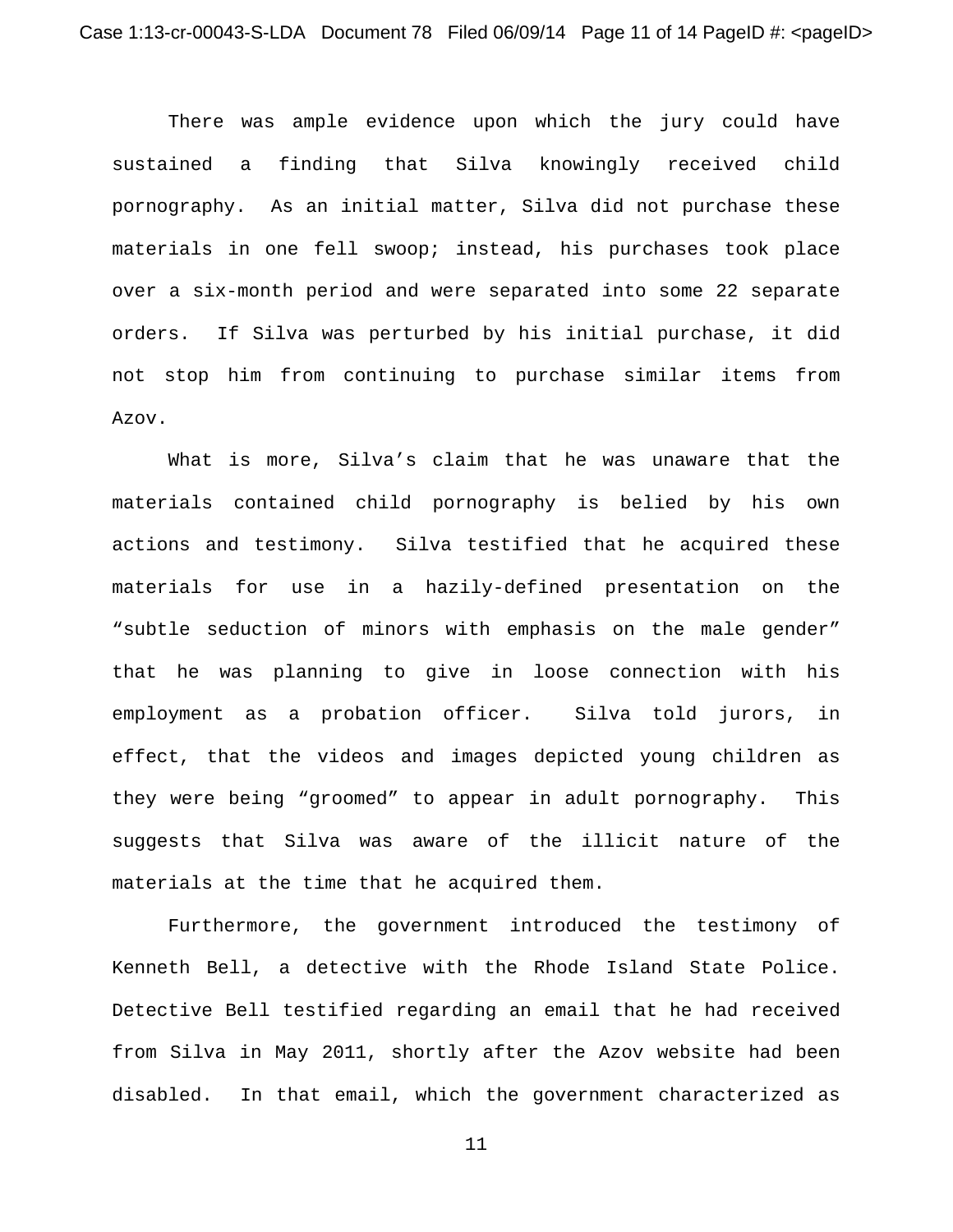an attempt by Silva to cover his tracks, Silva notifies Bell of the Azov website and indicates that he has "a really bad feeling about what may be happening to those boys." Several weeks later, after Bell had not responded, Silva wrote again to report that the Azov website was no longer active, stating that "I just hope that the [producers of the films] are not scurrying back to their home turf to re-establish themselves. I hope that the authorities are all over them." Whether or not Silva wrote these emails to cover his tracks as the government suggests, they establish definitively that Silva knew that the materials were pornographic in nature.

Once again viewing the evidence in the light most favorable to the government, there was sufficient evidence to demonstrate that Silva knew at the time of purchase and receipt that the videos and images in question contained child pornography. For this reason, Silva is not entitled to relief under Rule 29.

III. Motion for a New Trial

"Upon the defendant's motion, the court may vacate any judgment and grant a new trial if the interest of justice so requires." Fed. R. Crim. P. 33(a). "In considering a motion for a new trial, district courts may 'weigh the evidence and evaluate the credibility of witnesses, . . . [but] the remedy of a new trial is sparingly used, and then only where there would be a miscarriage of justice and where the evidence preponderates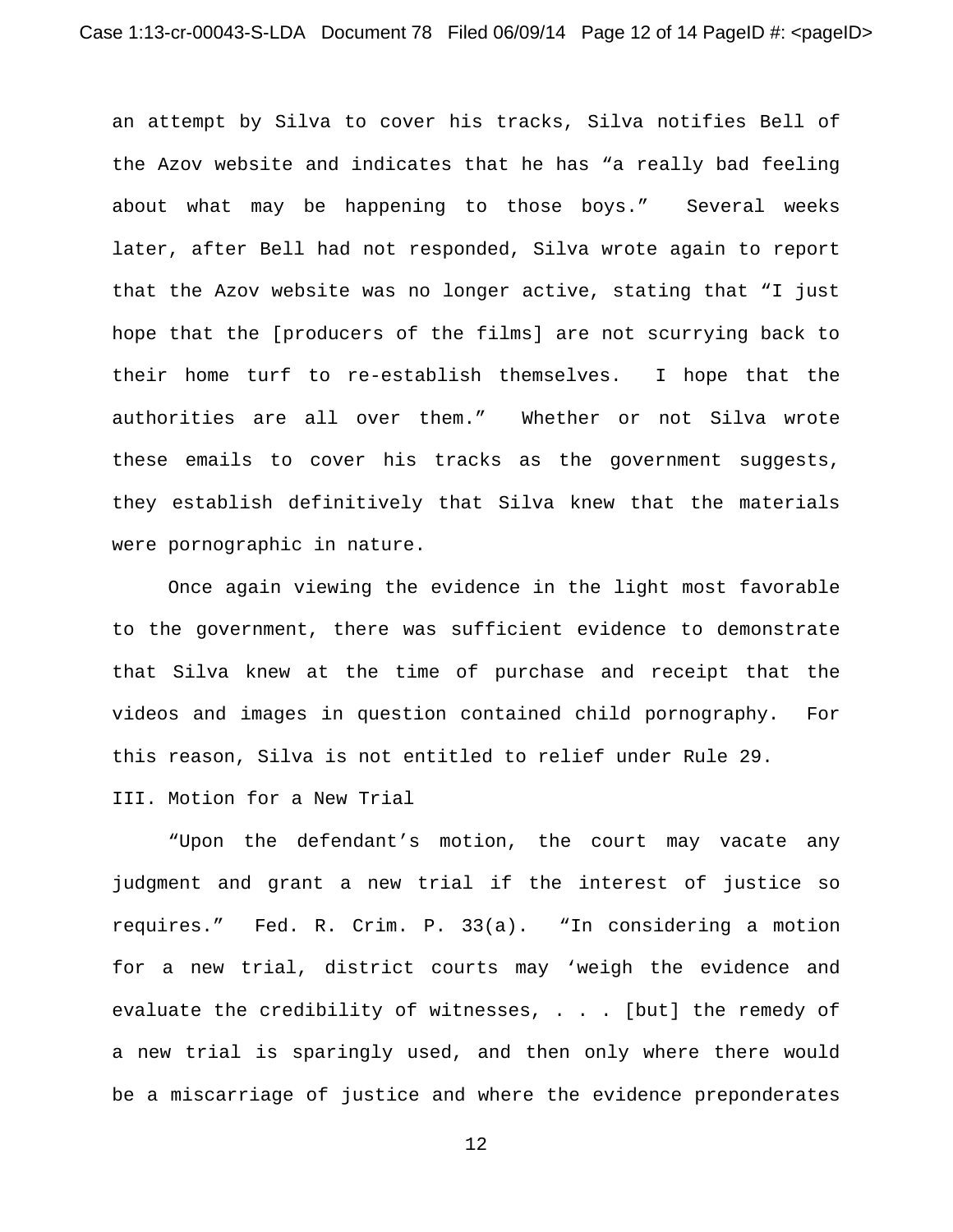heavily against the verdict.'" United States v. Merlino, 592 F.3d 22, 32 (1st Cir. 2010) (quoting United States v. Wilkerson, 251 F.3d 273, 278 (1st Cir. 2001)). "Because the district court must generally defer to a jury's credibility assessments, . . . '[i]t is only where exceptional circumstances can be demonstrated that the trial judge may intrude upon the jury function of credibility assessment.'" Id. at 32-33 (quoting United States v. Cote, 544 F.3d 88, 101 (2d Cir. 2008)).

At trial, the jury viewed firsthand all of the evidence at issue. Jurors heard testimony from Silva himself, who attempted to explain his purchases from Azov as research for his presentation on the seduction of minors. The jury rejected this explanation, and, for the reasons previously discussed, reasonably concluded that the videos and images in question constituted child pornography. In sum, there is no basis upon which to grant Silva the "exceptional" and "sparingly used" relief that he seeks.